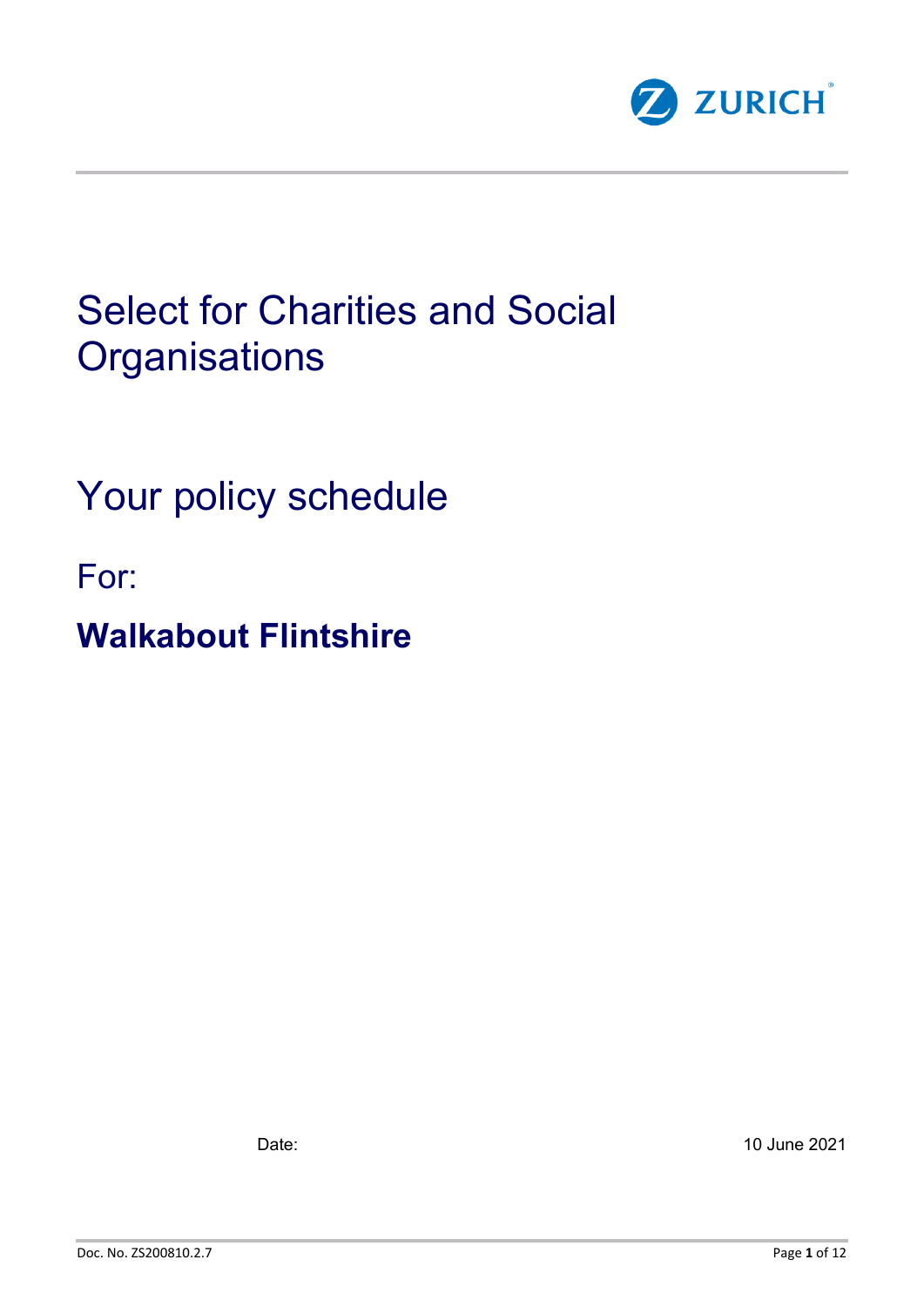

## **Introduction**

This insurance policy, which meets your demands and needs, has been based on the latest information obtained from you. This policy schedule shows the headlines of your cover. The details of the cover are shown in the policy document.

This is important information, please read it carefully and check that the facts given about you are correct and that we have included all the covers that you require. Covers are the elements that make up your policy and are shown in Section 4 of this document. We are unable to give you advice so it is your responsibility to check the cover is correct for your organisation.

Please contact us if you spot any errors or have any questions.

As this schedule will run for the coming year, please keep us informed if your organisation changes during the year. Errors or missing facts in this schedule could result in claims not being paid. (See Section 1 in 'General notes' for more details)

The schedule is made up of seven parts:

#### **1. Basic information**

Who holds the policy and the dates it will be active

#### **2. Statement of Fact**

The statements that you must comply with in order for your cover to be valid

#### **3. Our Understanding of You**

The facts on which we have based this policy

#### **4. Lines of cover applying**

A list of the lines of cover

#### **5. Noted interests**

If you have told us that a third party organisation owns some of the items we are insuring, these items will be listed here

#### **6. General notes**

Notes on how we will apply the policy and manage your information

#### **7. Claims contact information**

The numbers to call if you need to make a claim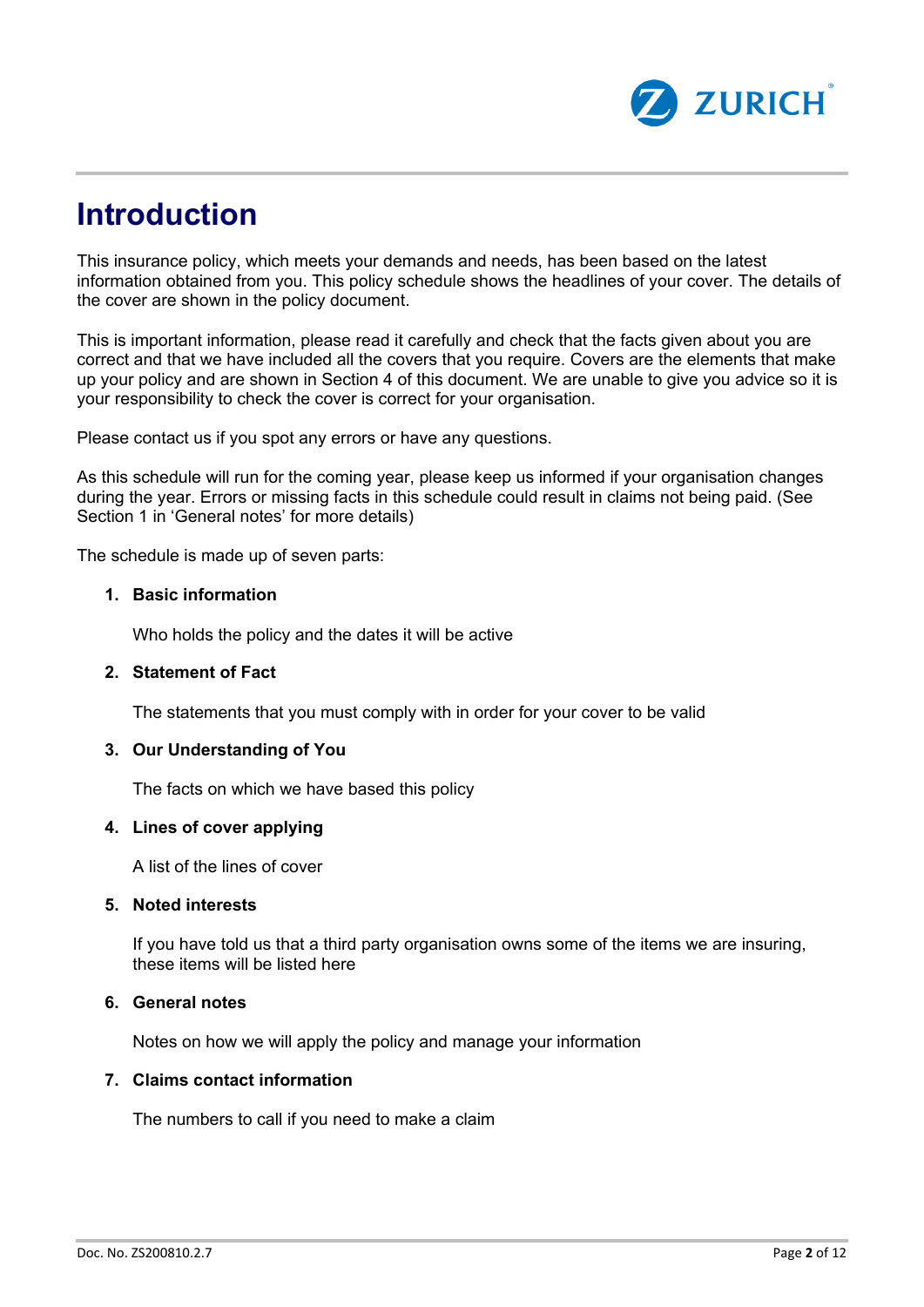

# 1. Basic information

This policy schedule replaces any previous schedule issued to you.

The policy document, this policy schedule and any statement of fact should be read together. Each part is a separate contract. The general definitions, conditions and exclusions apply to all parts.

| Insured:                                          | <b>Walkabout Flintshire</b> |     |              |  |
|---------------------------------------------------|-----------------------------|-----|--------------|--|
| Address:                                          | 10 Kelsterton Road          |     |              |  |
|                                                   | <b>Connah's Quay</b>        |     |              |  |
|                                                   | Deeside                     |     |              |  |
|                                                   | Clwyd                       |     |              |  |
|                                                   | CH <sub>5</sub> 4BJ         |     |              |  |
|                                                   | United Kingdom              |     |              |  |
| Policy number:                                    | XAO1220662923               |     |              |  |
| Terrorism policy number:                          |                             |     |              |  |
| Current year of cover:                            | 01 July 2021                | to: | 30 June 2022 |  |
| Period of cover:                                  | 01 July 2021                |     | 30 June 2022 |  |
| Premium (Incl. IPT):                              | £113.09                     |     |              |  |
| <b>Engineering Inspection fee</b><br>(Incl. VAT): | <b>£Nil</b>                 |     |              |  |
| <b>Policy Form Reference</b>                      | MCOBCC03                    |     |              |  |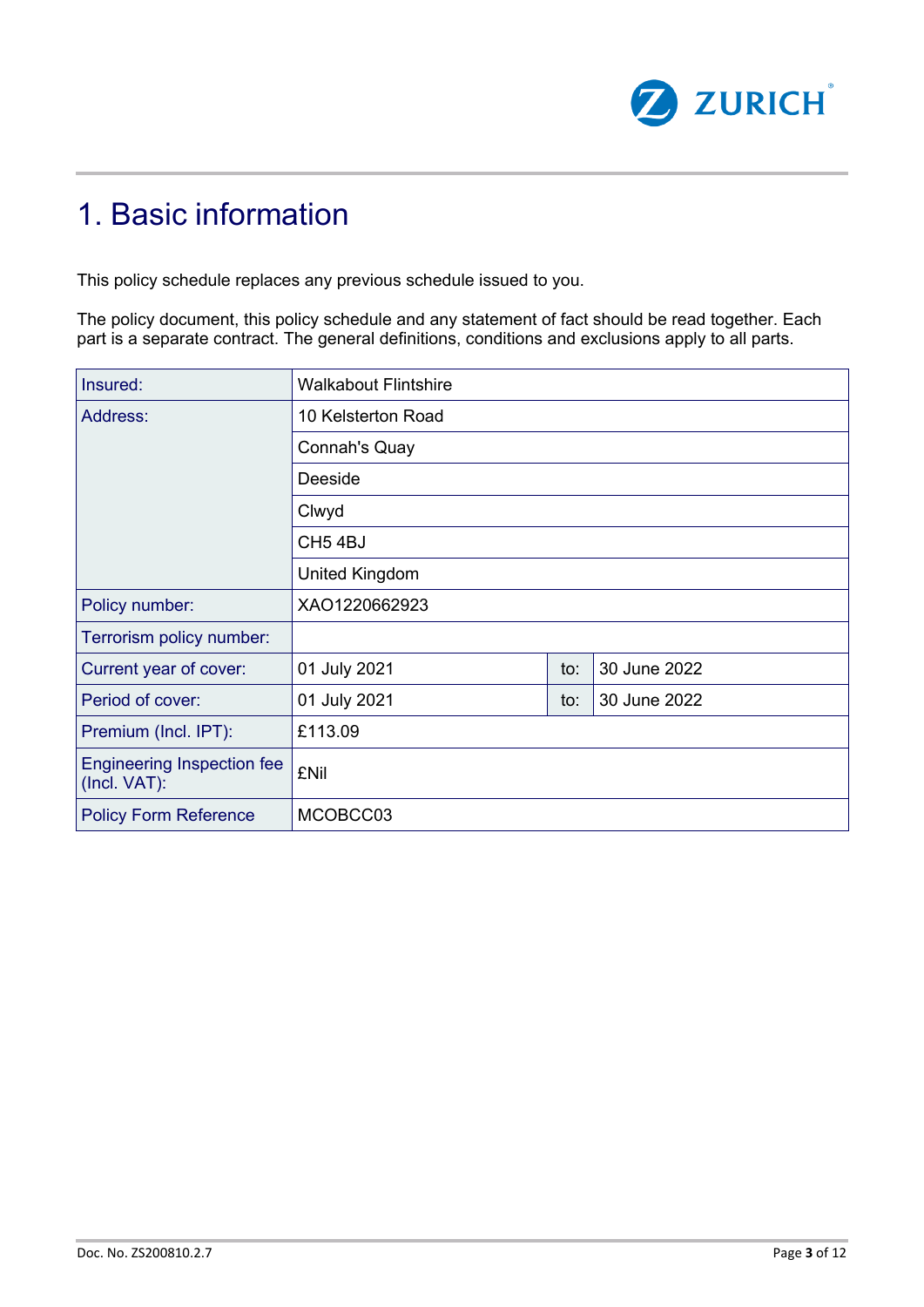

# 2. Statement of fact

General statements that you must comply with in order for this offer to be valid:

- You are not aware of any incidents that could give rise to a claim, that you have not declared.
- You operate only in the UK, excluding Northern Ireland.
- You do not have any dealings with or links to any countries or organisations that are subject to sanctions.
- You have never been investigated by the police, the Health & Safety Executive, the Charity Commission or any funding body.
- Your organisation has never had an insurance policy declined, cancelled, or had special terms imposed.
- You abide by any rules, guidelines or advice that may be issued to you by your governing body, trade association or Local Authority.
- If you have 1 to 1 interactions with children or vulnerable adults you must have told us about the nature of these interactions.
- You do not knowingly export products to the USA or Canada.
- You do not organise any events for more than 500 people at any one time.
- You do not undertake any of the following activities: work offshore, aviation activities including work airside, work on the railway or transport networks including maintaining inland waterways and canals, work at nuclear installations, work with asbestos, silica or involvement with the disposal of waste, management of tunnels, bridges, piers and sea defences.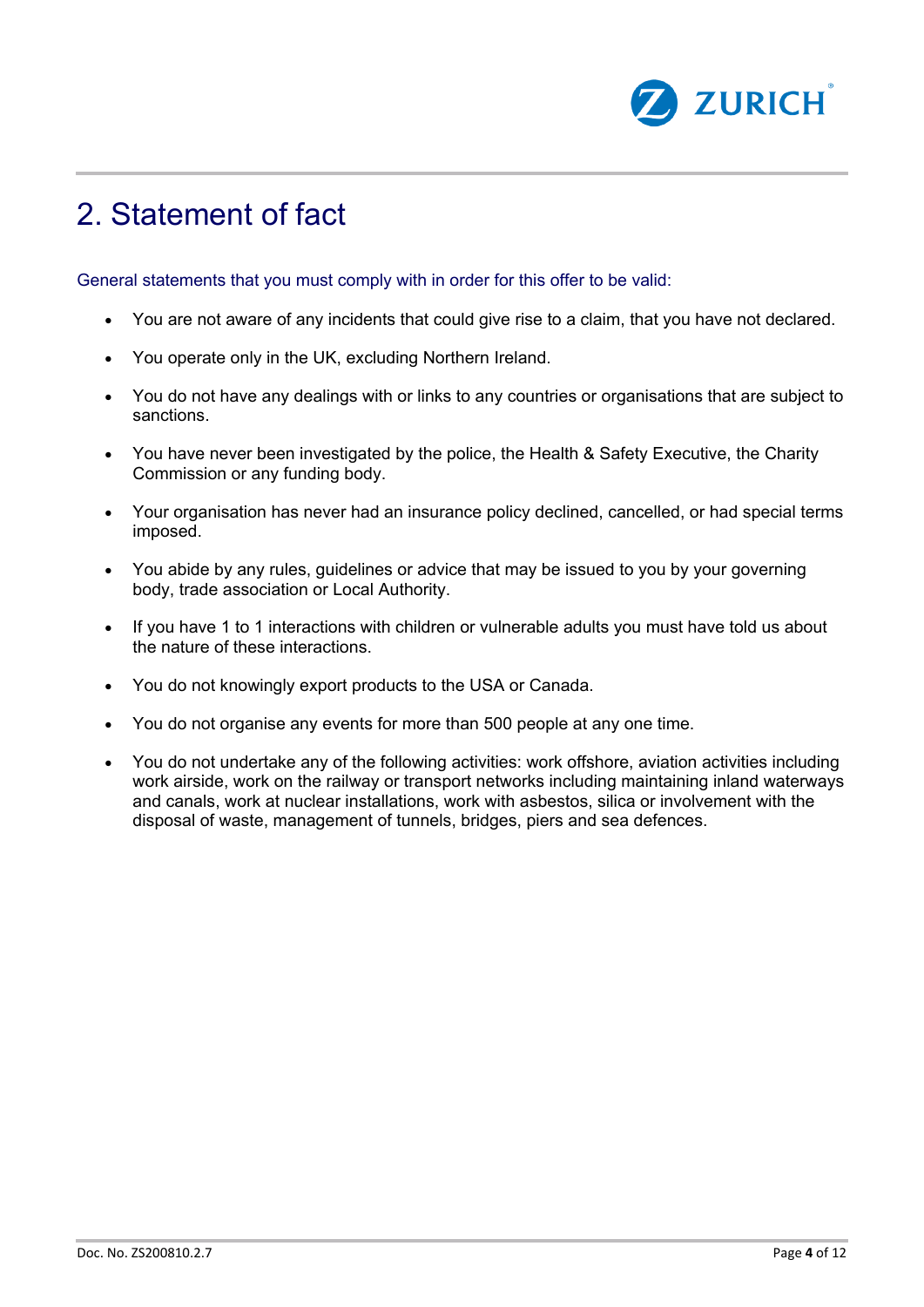

# 3. Our understanding of you

| Total projected gross wageroll for the<br>vear: |                                                                                                                                                         | £0.00 |
|-------------------------------------------------|---------------------------------------------------------------------------------------------------------------------------------------------------------|-------|
| <b>IMPORTANT:</b>                               | If either of the above two figures have increased by more than 10%<br>for the current year of cover, please contact us so we can update<br>your policy. |       |

Further conditions that apply to your policy:

#### **IMPORTANT:**

Within each Part of cover in this schedule you may find further Conditions. You have confirmed to us that you can comply with these. If you become non-compliant with any of these Conditions by Part of cover, you must tell us as it will affect your ability to claim under this policy.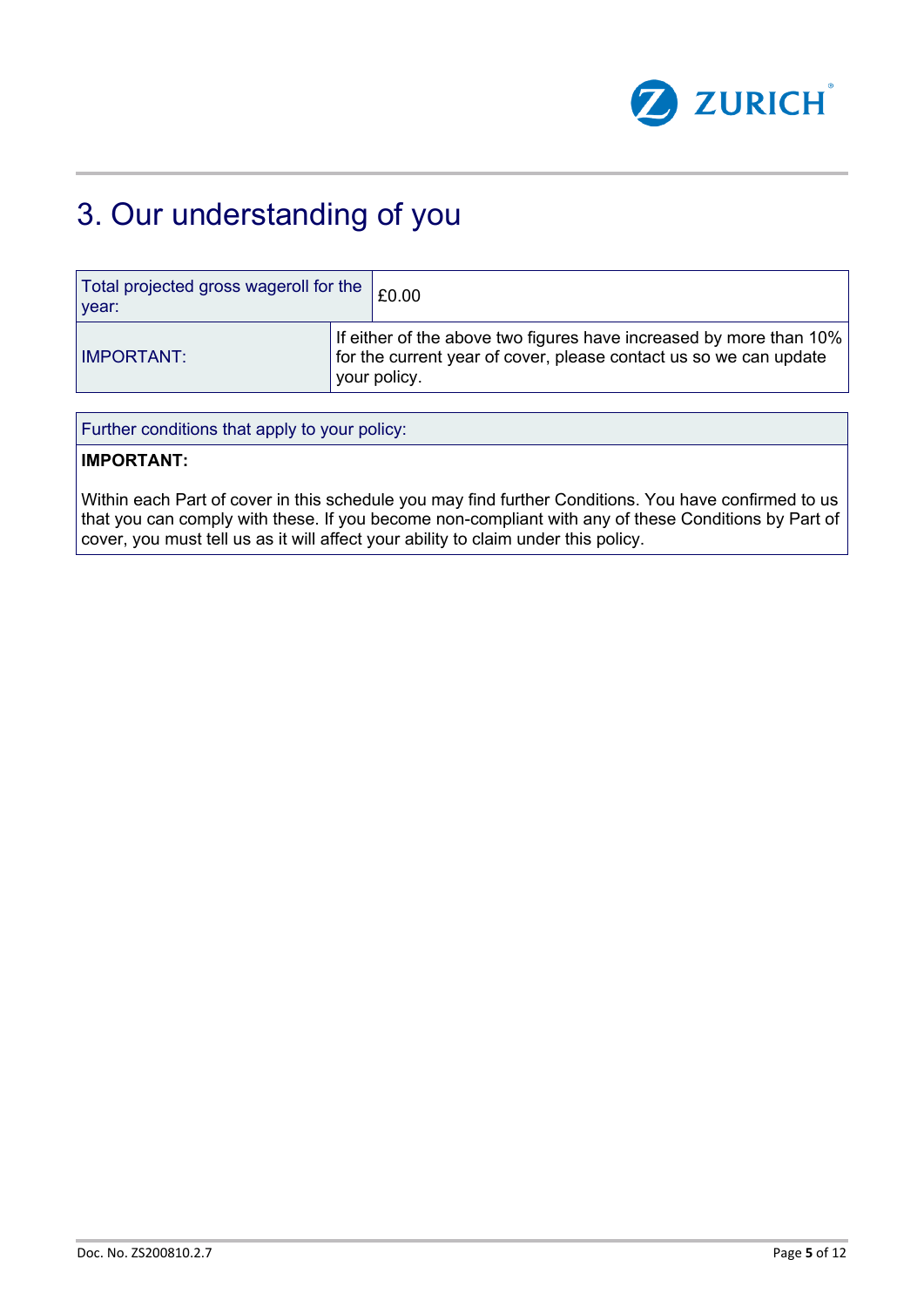

# 4. Lines of cover applying

Your policy document includes every line of cover that can be purchased. This table shows the covers that apply to your policy and those that don't.

| <b>Line of cover</b>                                     | <b>Operative / Not Operative</b> |
|----------------------------------------------------------|----------------------------------|
| Part A: Material damage                                  | Not Operative                    |
| Part B: Business interruption                            | Not Operative                    |
| Part C: Works in progress - 'all risks'                  | Not Operative                    |
| Part D: Money                                            | Not Operative                    |
| Part E: Computer                                         | Not Operative                    |
| Part F: Public liability                                 | Operative                        |
| Part G: Hirers' liability                                | Not Operative                    |
| Part H: Employers' liability                             | Not Operative                    |
| Part I: Libel and slander                                | Not Operative                    |
| Part J: Professional negligence                          | Not Operative                    |
| Part K: Financial and administration liability           | Not Operative                    |
| Part L: Motor                                            | Not Operative                    |
| Part M: Motor legal expenses and uninsured loss recovery | Not Operative                    |
| Part N: Inspection contract                              | Not Operative                    |
| Part O: Plant protection                                 | Not Operative                    |
| Part P: Deterioration of stock                           | Not Operative                    |
| Part R: Personal accident                                | Not Operative                    |
| Part S: Business travel                                  | Not Operative                    |
| Part T: Legal expenses                                   | Not Operative                    |
| Part U: Terrorism                                        | Not Operative                    |

The following pages contain a table for each line of cover you have purchased. Each table shows the limits of indemnity and / or sums insured (the maximum possible amount that could be paid) and the **excesses** that apply.

Some tables may also include conditions of cover and / or operative endorsements which describe the basis on which we are issuing the cover. These are also important as, if they are not true for your organisation, your cover could be invalid.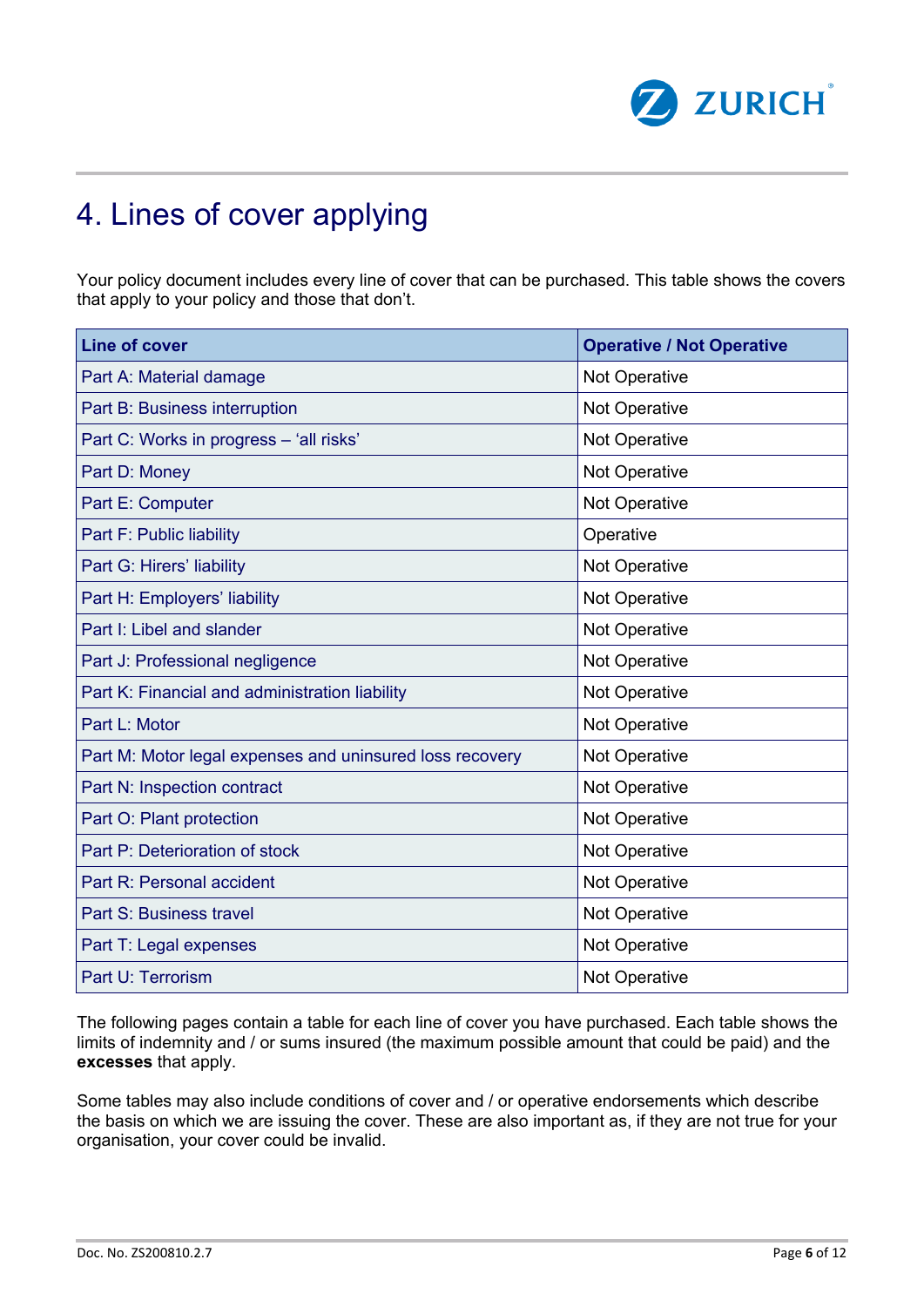

### **Part F – Public liability**

 $\mathbf{r}$ 

Note: This cover automatically includes product liability and property owners' liability

| <b>Long term agreement</b>       |                |  |  |
|----------------------------------|----------------|--|--|
| Long term agreement active:      | No             |  |  |
| Long term agreement expiry date: | Not applicable |  |  |
|                                  |                |  |  |

| The cover           |            |
|---------------------|------------|
| Limit of indemnity: | E5,000,000 |
|                     |            |

| <b>Excess</b> |             |
|---------------|-------------|
| Excess:       | <b>£Nil</b> |

| <b>Operative endorsements</b>                            |                                                                                                                                                                                                                                                                                                                                         |  |
|----------------------------------------------------------|-----------------------------------------------------------------------------------------------------------------------------------------------------------------------------------------------------------------------------------------------------------------------------------------------------------------------------------------|--|
| Endorsement title:                                       | <b>Endorsement wording:</b>                                                                                                                                                                                                                                                                                                             |  |
|                                                          | Section 2 - Cover                                                                                                                                                                                                                                                                                                                       |  |
| Extension of cover for injury caused to<br>volunteers    | Section 2 a) is amended as follows:                                                                                                                                                                                                                                                                                                     |  |
|                                                          | a) accidental Injury to any person other than an employee                                                                                                                                                                                                                                                                               |  |
| 2. Communicable diseases - Public<br>liability exclusion | In respect of Part F - Public liability the following exclusion<br>is added to Section 3 - Special exclusions:                                                                                                                                                                                                                          |  |
|                                                          | 20. Communicable diseases<br>The indemnity granted by this part shall not apply to any<br>loss, damage, liability, claim, cost or expense of whatsoever<br>nature, directly or indirectly caused by, contributed to by,<br>resulting from, arising out of, or in connection with, the<br>following:<br>a communicable disease; or<br>a) |  |
|                                                          | the fear or threat (whether actual or perceived) of a<br>b)<br>communicable disease                                                                                                                                                                                                                                                     |  |
|                                                          | regardless of any other cause or event contributing<br>concurrently or in any other sequence thereto.<br>For the purposes of this exclusion, 'communicable<br>disease' means any disease which can be transmitted by<br>means of any substance or agent from any organism to<br>another organism where:                                 |  |
|                                                          | the substance or agent includes, but is not limited<br>i)<br>to, a virus, bacterium, parasite or other organism or<br>any variation thereof, whether deemed living or not;                                                                                                                                                              |  |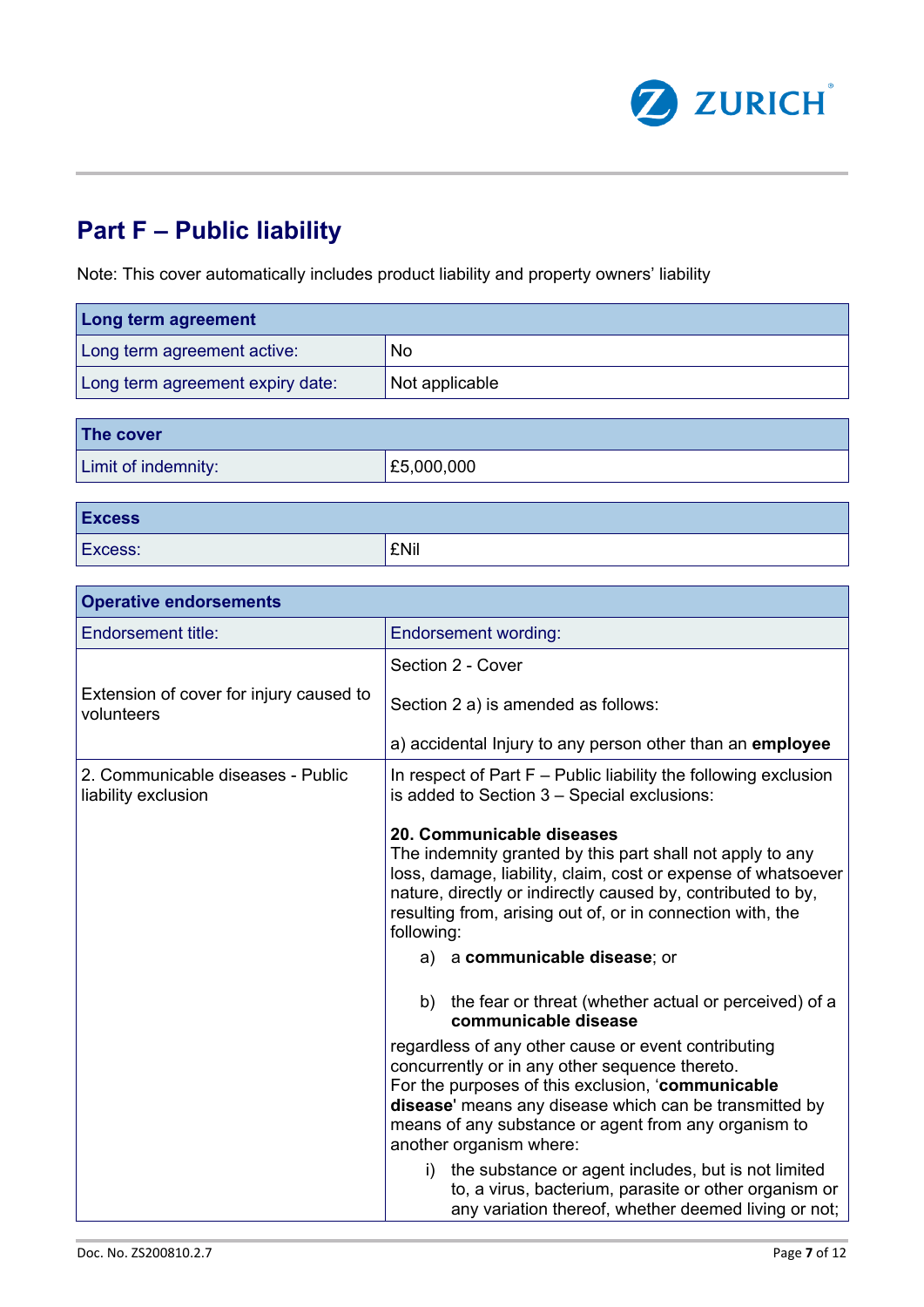

|     | and                                                                                                                                                                                                                                                 |
|-----|-----------------------------------------------------------------------------------------------------------------------------------------------------------------------------------------------------------------------------------------------------|
| ii) | the method of transmission, whether direct or<br>indirect, includes but is not limited to, airborne<br>transmission, bodily fluid transmission, transmission<br>from or to any surface or object, solid, liquid or gas<br>or between organisms; and |
|     | iii) the disease, substance or agent can cause or<br>threaten damage to human health or human welfare<br>or can cause or threaten damage to, deterioration<br>of, loss of value of, marketability of or loss of use of<br>property.                 |
|     | This exclusion does not however apply in respect of                                                                                                                                                                                                 |
|     | A) food or drink poisoning; or                                                                                                                                                                                                                      |
| B)  | Legionnaires' disease (if specifically covered by an<br>extension or endorsement applied to this policy but<br>only to the extent of cover expressly stated as being<br>provided under the extension or endorsement)                                |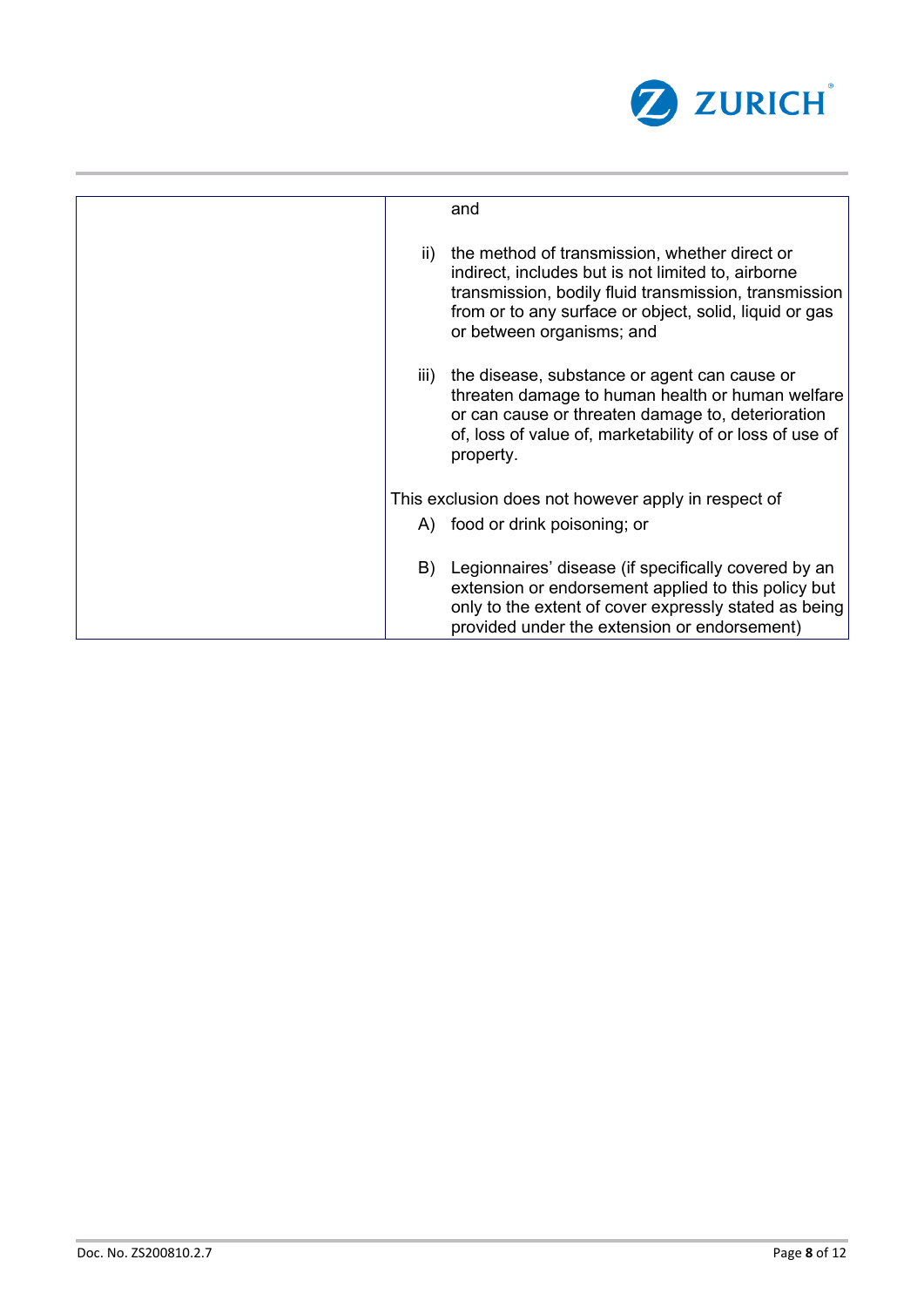

# 5. Noted interests

None currently noted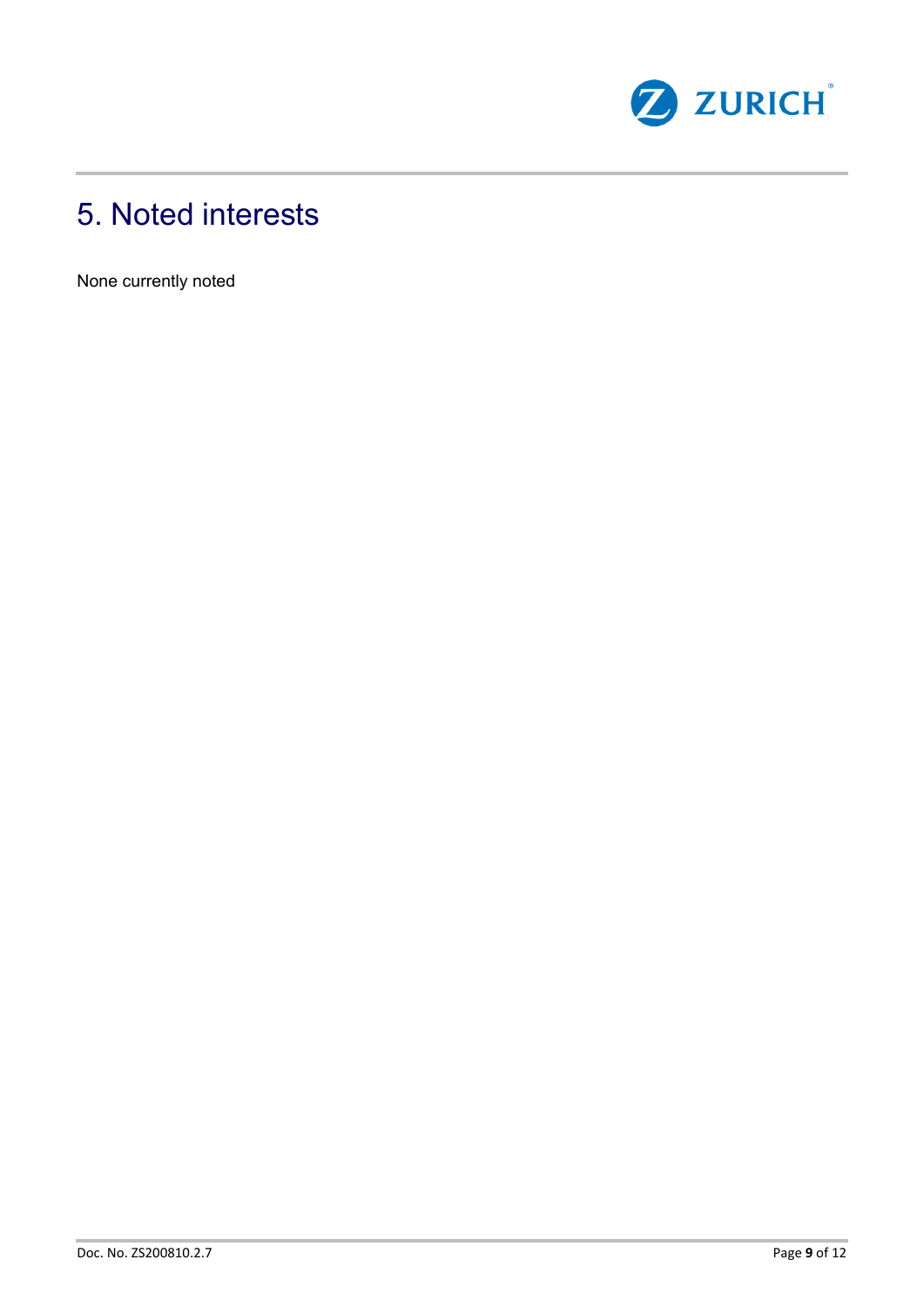

# 6. General notes

### 1. Fair presentation of the risk

You must make a fair presentation of the risk to us at inception, renewal and variation of your policy. This means that we must be told about all facts and circumstances which may be material to the risks covered by the policy and that you must not make a misrepresentation to us about any material facts. As part of your duty of fair presentation, you must ensure that the information detailed within the schedule is correct and complete. A material fact is one which would influence the acceptance or assessment of the risk. If you have any doubt about facts considered material, it is in your interests to disclose them to us.

Failure to make a fair presentation of the risk could result in the policy either being avoided, written on different terms or a higher premium being charged, depending on the circumstances surrounding the failure to present the risk fairly.

This policy is compliant with the principles of the Insurance Act 2015 law reforms. It also incorporates an 'opt out' which has the aim to promote good customer outcomes. We have opted-out of the 'proportionate reduction of claim remedy' available to insurers under the Insurance Act 2015. This means that in cases of non-disclosure or misrepresentation which are neither deliberate nor reckless, if we would have charged an additional premium had we known the relevant facts, we will charge that premium and pay any claims in full rather than reducing claims payments in proportion to the amount of premium that would have been charged.

We believe that our 'additional premium approach' should, in most situations, be more favourable to our customers when compared to the proportionate reduction of claim remedy. Our additional premium approach does not affect our right to apply the other remedies available under the Act for non-disclosure or misrepresentation.

### 2. Cancellation

All insurance policies run for a fixed period of time. The Insured can terminate an insurance contract verbally or in writing at any time. No refund will legally be due for any unused period of cover outside of the 'cooling off period' for consumer customers or following initiation for organisations and businesses. The Insurer may cancel the policy by giving 30 days' notice in writing. In such an event the insured will be entitled to a return of premium in respect of the unexpired portion of the period of insurance.

#### 3. Bonus and fee structure

Employees and businesses who work for ZIP UK are remunerated in various different ways for selling insurance contracts. Employees receive a basic salary and also receive a bonus based on a number of factors, including the achievement of sales and quality targets. Businesses which work for the insurer on an outsourced basis receive a fee and also additional payments based on a number of factors, including the achievement of sales and quality targets.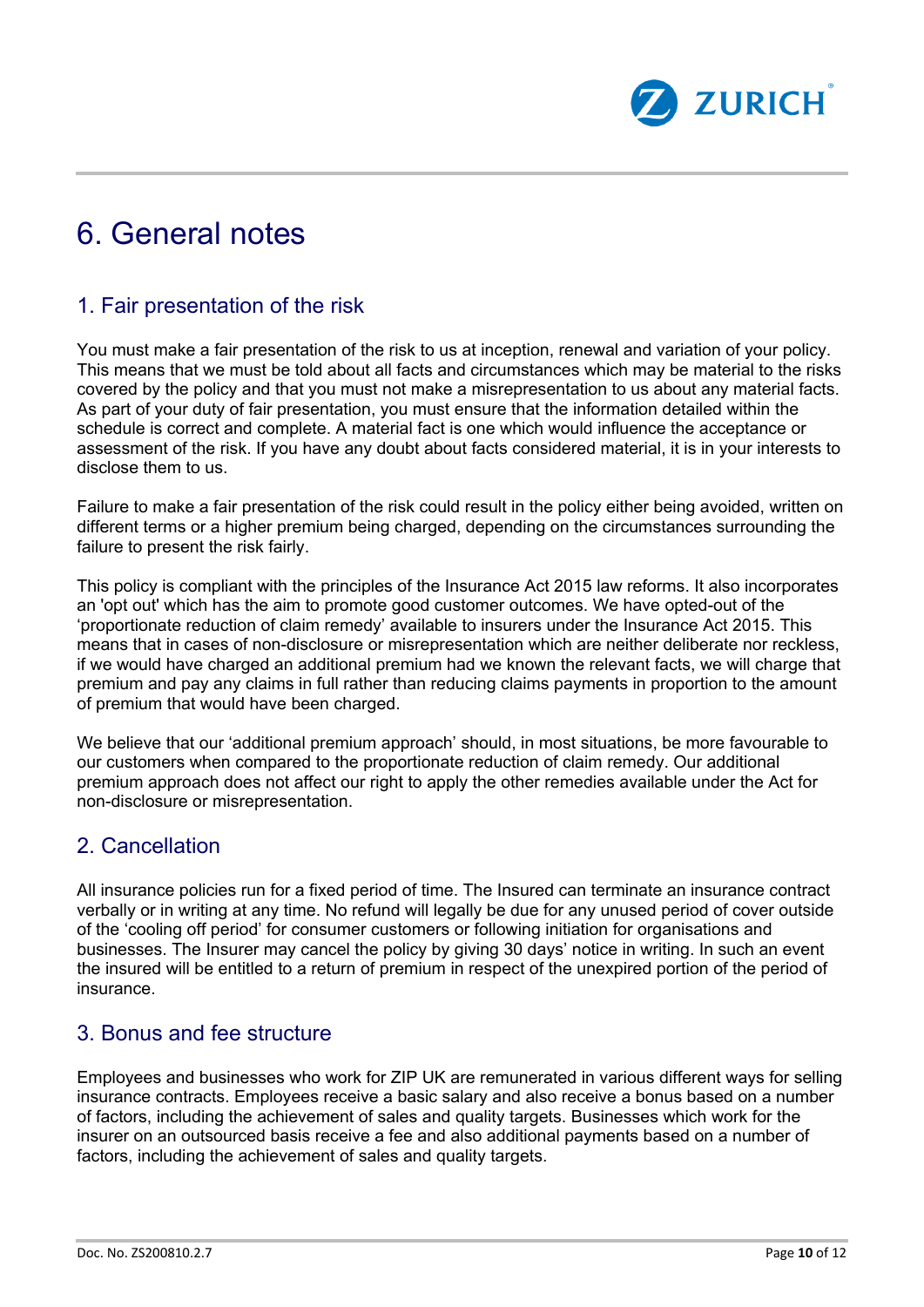

# 7. Claims contact information

If you need advice on a claim, it is important that you speak to the appropriate specialist. Claims specialists are available to discuss your cover and advise you on how to make a claim. Their contact details are:

| <b>Line of cover</b>                                      | <b>Claims</b><br>team | <b>Claims contact details</b> |                                                                                                       |
|-----------------------------------------------------------|-----------------------|-------------------------------|-------------------------------------------------------------------------------------------------------|
| Buildings, contents including "All<br><b>Risks"</b> Items |                       | Tel:                          | 0800 028 0336                                                                                         |
| <b>Business interruption</b>                              | Property              | Email:                        | farnboroughpropertyclaims@uk.zurich.com                                                               |
| Money                                                     | Claims                |                               | Zurich Municipal Property Claims, Zurich<br>Financial Services, PO Box 3303, Interface                |
| Works in progress                                         |                       | Address:                      | Business Park, Swindon, SN4 8WF                                                                       |
| Public liability                                          |                       |                               |                                                                                                       |
| <b>Employers liability</b>                                |                       |                               |                                                                                                       |
| Personal assault under Money                              |                       | Tel:                          | 0800 876 6984                                                                                         |
| Personal accident                                         |                       |                               |                                                                                                       |
| Financial and administrative liability                    |                       |                               | fnlc@uk.zurich.com (New Claims)                                                                       |
| Professional negligence                                   | Liability             | Email:                        | zmflc@uk.zurich.com (Subsequent                                                                       |
| <b>Hirers liability</b>                                   | Claims                |                               | correspondence)                                                                                       |
| Fidelity guarantee                                        |                       |                               |                                                                                                       |
| Libel and slander                                         |                       |                               | Zurich Municipal Casualty Claims, Zurich                                                              |
| <b>Engineering insurance</b>                              |                       | Address:                      | House, 1 Gladiator Way, Farnborough,                                                                  |
| Engineering - Deterioration of stock                      |                       |                               | Hampshire, GU14 6GB                                                                                   |
| <b>Business travel</b>                                    |                       |                               | (DX 140850, Farnborough 4)                                                                            |
|                                                           |                       | Tel:                          | 0800 916 8872 (new motor claims)<br>0800 232 1913 (customer damage)<br>0800 169 5772 (liability team) |
| Motor                                                     | Motor<br>Claims       | Email:                        | zmmotorclaimsoffice@uk.zurich.com                                                                     |
|                                                           |                       |                               | Zurich Municipal Motor Claims, PO Box                                                                 |
|                                                           |                       | <b>Address</b>                | 3322, Interface Business Park, Swindon,<br>SN48XW                                                     |
|                                                           | <b>DAS</b>            |                               |                                                                                                       |
| Legal Expenses                                            | Legal<br>Claims       | Tel:                          | 0117 934 2116 (Switchboard)                                                                           |

#### General claims procedure

This is a description of the general claims procedure you will need to follow:

- 1. Contact the relevant claims office, to notify the claim
- 2. If necessary, a claim form will be sent out to you for completion, or you will be asked to send details in writing
- 3. In the event of uncertainty, please call the relevant office for guidance.
- 4. Out of hours/Emergency Property losses please contact 0800 028 0336
- 5. You can track open claims online at:<https://www.zurich.co.uk/municipal/existing-customers>